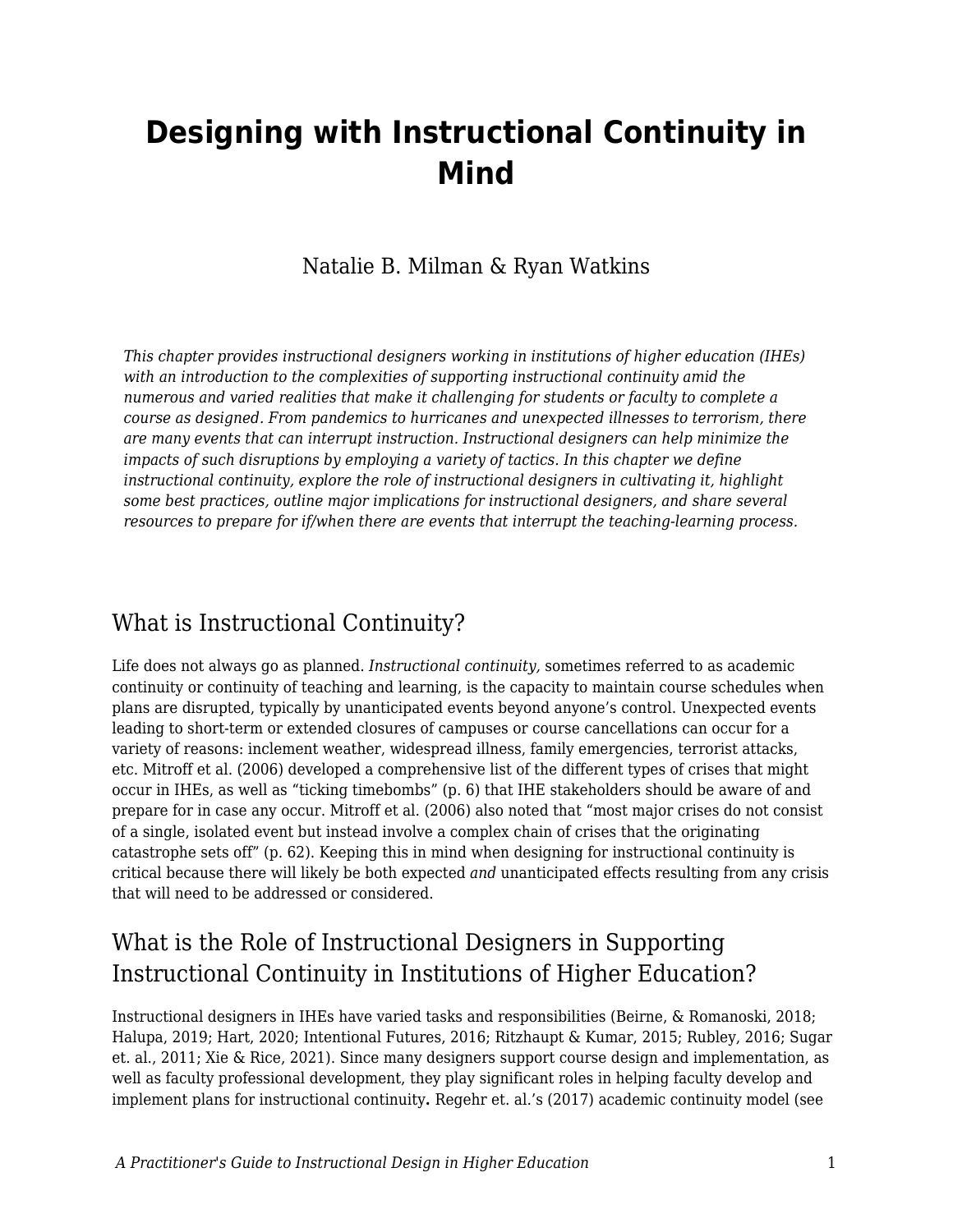Figure 1) shows four phases of instructional continuity where instructional designers might concentrate their efforts. For instance, they might develop and lead training to teach faculty strategies and tools for instructional continuity, as well as incorporate instructional continuity strategies in curricula they help to develop or redesign. Instructional designers can use this model to help them develop, evaluate, and revise instructional continuity plans.

### **Figure 1**

*Regehr, Nelson, and Hildyard's Academic Continuity Model (2017, p. 82) Used with permission.* 



Visual outlining the steps in the Academic Continuity Model

# Why is Instructional Continuity Important?

Though 2020 will go down in history as a year of worldwide disruption of our everyday lives and functioning, disruption is not unusual and preparedness is important as natural and human-made disasters have demonstrated, such as the [9-11 terrorist attacks](https://www.britannica.com/event/September-11-attacks)[, Beltway Snipers](https://www.fbi.gov/history/famous-cases/beltway-snipers), [Hurricane Katrina,](https://www.weather.gov/mob/katrina#:~:text=Hurricane%20Katrina%20(August%202005)%20became,by%20Hurricane%20Andrew%20from%201992.) [Virginia Polytechnic Institute and State University shooting,](https://www.britannica.com/event/Virginia-Tech-shooting) [H1N1 pandemic,](https://www.cdc.gov/flu/pandemic-resources/2009-h1n1-pandemic.html) [Snowmaggedon](https://www.washingtonpost.com/weather/2019/02/05/remembering-s-snowmageddon-images-scenes/), [Christchurch earthquake,](https://nzhistory.govt.nz/page/christchurch-earthquake-kills-185) and more (see Mitroff et al., 2006). Frequently, disruptions are expected and occur with advanced notice, though often they do not. Some might only involve a few students and others will affect everyone within an entire university and/or geographic region. For example, a weather event in a local area may disrupt the ability for students to meet for classes on-campus, whereas a weather event in a distant area may impact the ability of students living in that area to access/participate in their courses online while the institution in which they study operates business as usual. Therefore, as instructional designers help faculty design and/or implement their courses, they can/should also incorporate instructional continuity strategies. These strategies could be as simple as including emergency contact information in syllabi, or more comprehensive, such as applying a modular design of courses to provide flexibility if/when there is disruption.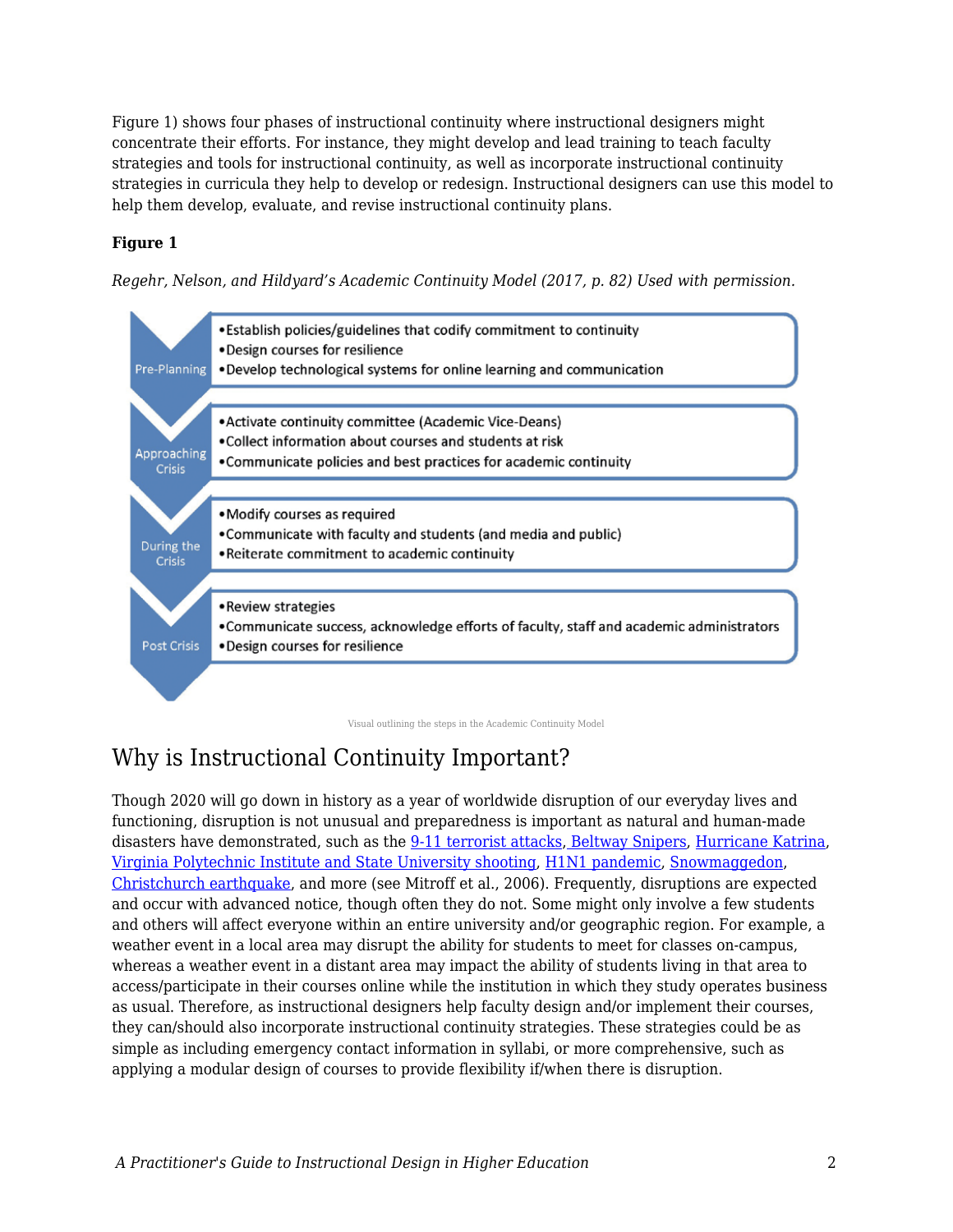# What are Best Practices for Instructional Designers to Support Instructional Continuity?

For instructional designers in higher education, successful instructional continuity during disruptions comes from being prepared at the institutional (see U.S. Department of Education, 2013) and course level. This often involves communicating and working with a variety of stakeholders within IHEs such as deans, department chairs, and information technology support staff, as well as developing continuity readiness and contingency plans – and more.

Although IHE administrators are responsible for preparing and coordinating with many stakeholders on and off campuses (e.g., financial impact, staffing, housing, etc.) when disruption occurs, there are several preparations that instructional designers should consider in relation to instructional continuity. By aligning continuity plans with various other plans (e.g., communication, resource prioritization, and assessment plans), instructional designers can be prepared for transitions during unexpected events. Moreover, instructional designers should be aware of emergency preparedness and evacuation plans in place that might impact the whole IHE.

### **Institutional Level Best Practices**

#### **[Contingency Plans](https://er.educause.edu/blogs/2016/8/best-of-the-best-key-steps-for-successful-contingency-plans)**

Although many, if not most, disrupting events are unexpected, having contingency plans in place is beneficial, even if they are generic and not tailored for each type of disruptive event. For instructional designers, contingency plans can be based on general risk assessments for impactful events. For example, instructional designers who work near the Gulf of Mexico should have contingency plans for hurricanes. Unfortunately, IHEs should now have contingency plans for terrorist and shooting attacks which may close a campus for substantial periods. A necessary first step in contingency planning is conducting a *risk assessment* (or identify one already created for the institution) to determine the likely impacts of various disruptive events.

The contents of contingency plans will vary among IHEs, but their authors should be aware of the *diverse impacts* an event can have on IHEs: safety, physical space, finances, student housing, commuting patterns, and so forth. Many of these will have direct or indirect, influence on the appropriate instructional resources and responses. It is important to remember that many disruptive events can impact the *whole community*. Contingency plans should include alternative approaches for maintaining continuity for instructional designers, other staff, the teaching faculty, and students. These communities should know that contingency plans exist, as well as where to find additional information if/when a disruption occurs. Instructional designers should be proactive and share links to these resources with instructors and in course syllabi when appropriate. For example, if a natural disaster occurs everyone should know where to find necessary information (i.e., a website, a phone number, a Twitter account) and resources that will inform them on the steps necessary for maintaining instructional continuity.

#### **[Communications Plans](https://www.insidehighered.com/blogs/call-action-marketing-and-communications-higher-education/case-emergency)**

As highlighted during the COVID-19 pandemic, instructional designers can be considered "first responders" who provide critical support services to instructors when disruptions occur [\(Koenig,](https://www.edsurge.com/news/2020-03-19-meet-the-instructional-design-first-responders-helping-faculty-teach-in-an-emergency) [2020,](https://www.edsurge.com/news/2020-03-19-meet-the-instructional-design-first-responders-helping-faculty-teach-in-an-emergency) para. 1). Just as students should know how to contact their instructors, instructors should also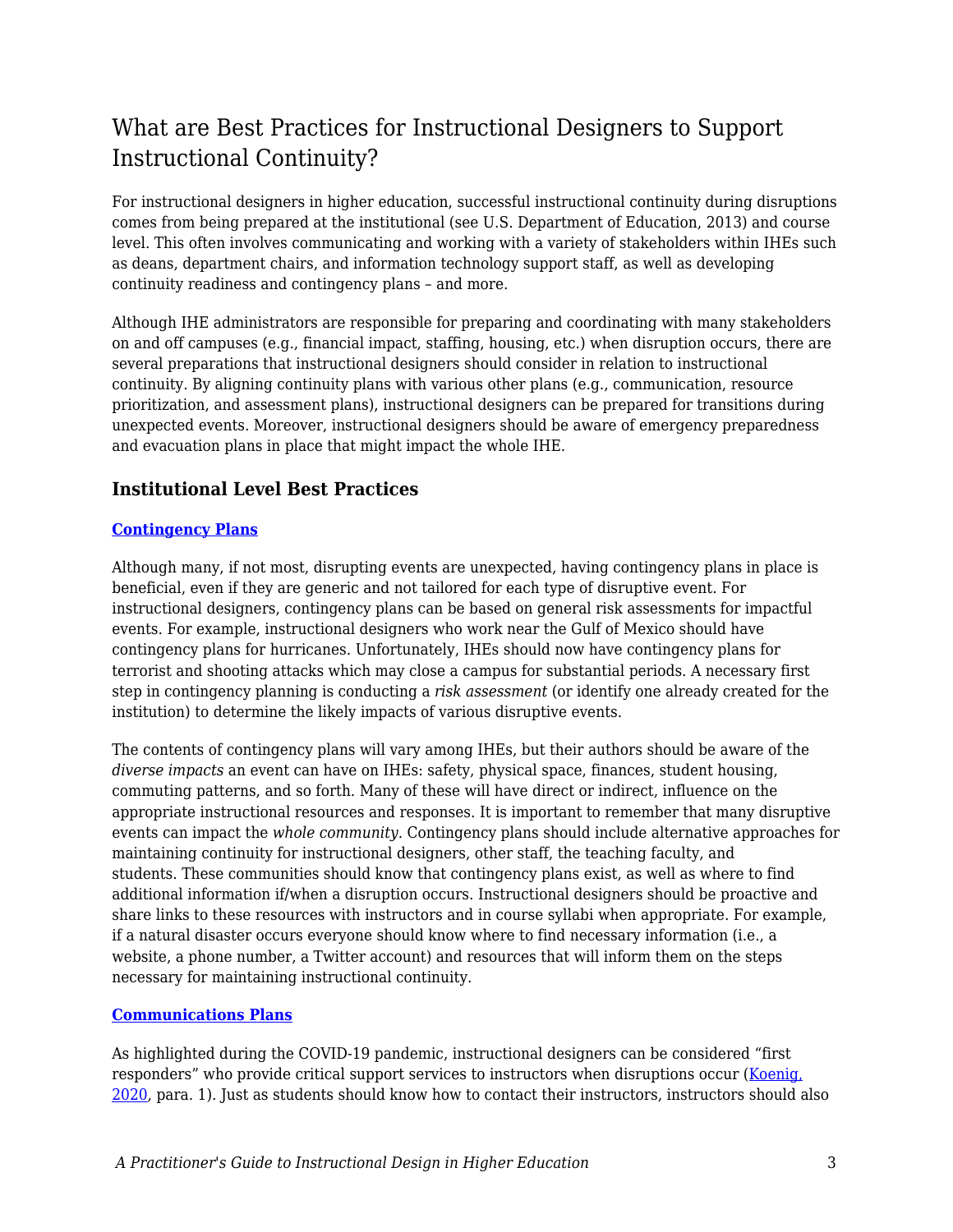be aware of the institution's plans for how to communicate with instructional design support services. For example, if there is a weather event and classes shift online for a short period of time, should instructors email requests for help, submit a "ticket," or call the office number? Regardless of the correct answer, this information should be shared with instructors so they are prepared because it cannot be assumed that Internet access will be readily available during the disruption.

#### **Resource Prioritization Plans**

During disruptions there are typically competing demands for instructional designers' help. Therefore, it is best to develop policies for instructional designers' time before any disruption. For instance, do courses with lab components get higher priority for assistance than those that are lecture-based? Do instructors with large enrollments receive assistance before those teaching small courses? There are numerous considerations unique to the institution, but having procedures in place prior to disruptions will make it easier for instructional designers to schedule their time and avoid potential conflicts with instructors – especially if they are using established rather than ad-hoc protocols.

#### **Assessment Plans**

As accredited institutions, instruction in IHEs involves assessing student learning. When disruptions occur, assessing student learning becomes challenging. For instance, in-class exams often used during normal operations may not be feasible during a disruption. Instructional designers should be aware of available strategies and resources for designing diverse types of assessments that instructors might use (e.g., see [Darby, 2020](https://www.chronicle.com/article/7-ways-to-assess-students-online-and-minimize-cheating)). From proctoring tools to recorded presentations and team collaboration tools, being prepared to offer alternatives for assessing student learning during disruptions is key to success.

#### **Course-Level Design Best Practices**

As noted previously, instructional designers often work directly with instructors to create robust designs (and re-designs) for their individual courses. There are several steps instructional designers can take when designing or redesigning courses to address any disruptions that might occur. The following includes recommendations for instructional designers when designing courses with instructional continuity in mind. Instructional designers should:

- 1. **Develop and share [communications plan:](https://www.uscupstate.edu/faculty-staff/faculty-tool-kit/keep-on-teaching/establishing-an-instructional-communication-plan/)** Include a detailed communications plan for all courses consisting of contact information for the instructor and alternative communication methods (if available). Do not assume that email services will be available during a disruption or that all students will have access to internet to locate contact information. For example, it is good practice to emphasize that students should download/keep course contact information for communicating with instructors and other institutional support services (i.e., email, phone, and website information). Likewise, students should also be strongly encouraged to contact the instructor with information about their status as soon as it is safe following a disruption.
- 2. **Prioritize and differentiate objectives:** Instructors should identify the most important objectives and determine which are most flexible to move to alternative delivery formats such as asynchronous online. This will enable instructors to more easily and readily teach in an alternate format. Unfortunately, if instructors do not know which objectives are essential, the transition will often be harder for them and more confusing for their students.
- 3. **Clearly describe assignments:** Good instructional design involves explicit articulation of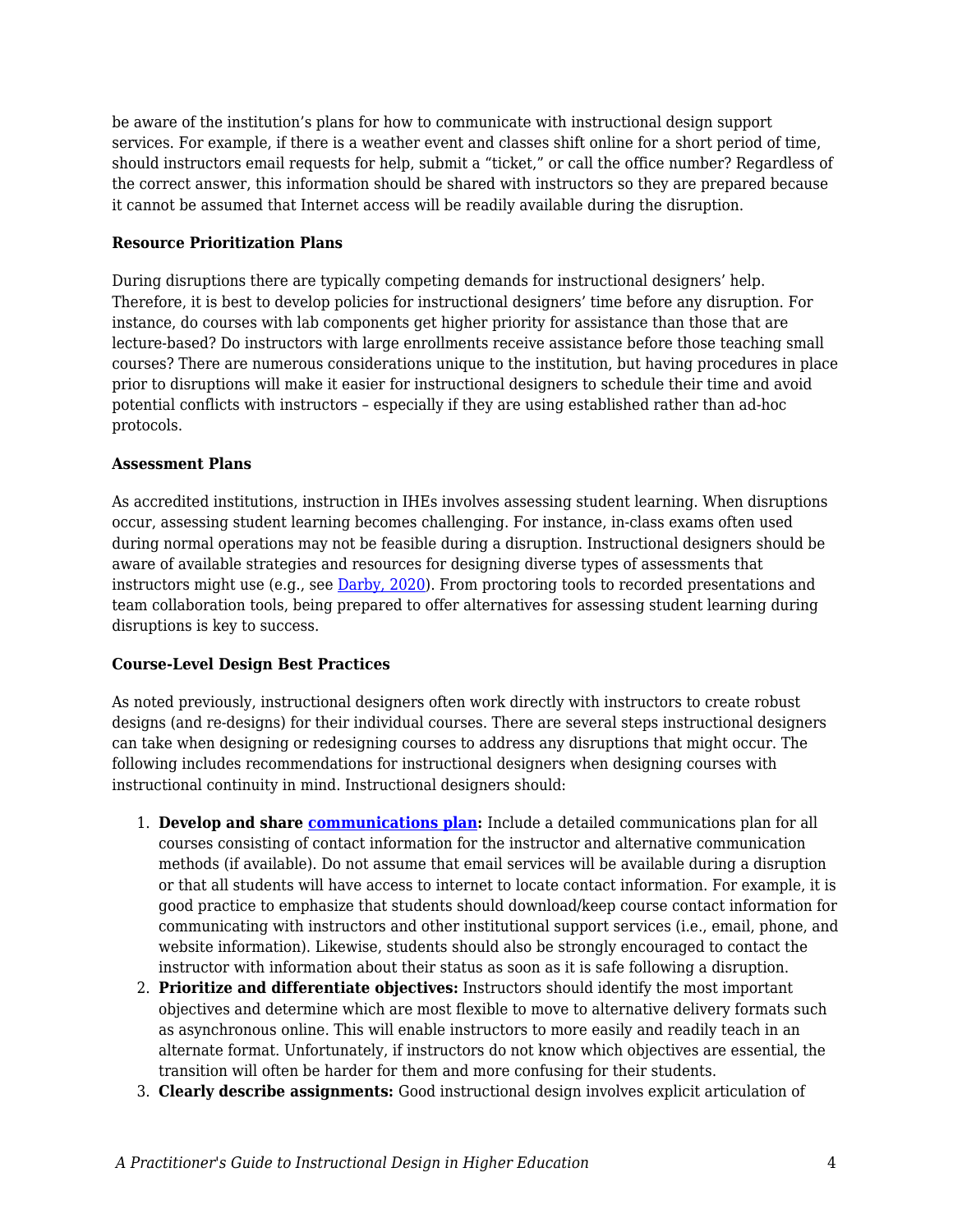expectations. Clearly described assignments not only help students understand what is expected, but in times of disruption, will also ensure they know what to do (e.g., consider using the [Transparent Framework](https://tilthighered.com/tiltexamplesandresources) by Winkelmes, 2014 detailing how to access, complete, and submit assignments).

- 4. **Diversify assessment strategies:** When course designs already include a variety of instructional strategies (e.g., project-based learning, direct instruction) then the transition to an alternative format will often be less disruptive to the routines that students have established. For example, if students only experienced traditional lectures with little peer interaction during most of a term and then after a disrupting event the course moves to asynchronous online learning, students will be less prepared for independent learning, online engagement, or collaboration with peers than if they had already engaged in these before the disruption.
- 5. **Use digital feedback strategies:** Communicating and providing feedback to students is an essential element of quality instruction. Instructional designers should help faculty develop robust alternatives for providing feedback. For example, if an instructor is only providing written feedback on paper assignments submitted in-person during class, then the shift to a digital format could lead to substantial challenges. Whereas if the course was already designed to utilize digital assignments, then the change would likely be easier for the instructor and students.
- 6. **Modularize instruction:** Creating flexible instruction routinely involves modularizing instruction into semi-independent chunks. With modular designs, updates or changes can be made to smaller units of instruction without affecting other units. For example, if a course design includes 10 units (modules) of instruction and a disruptive event occurs during unit 4, then changes can be made to units 5 - 7 without requiring re-design of the whole course.
- 7. **Incorporate a variety of instructional strategies**: As an instructional designer it is valuable to have a diverse and long list of instructional strategies to recommend to instructors as they create contingency plans. Hirumi (2014) offers detailed descriptions of numerous instructional strategies that are grounded in research. This list can be supplemented with other unique strategies that are considered effective in one's institutional context.
- 8. **Design for equity, access, and care**: When developing flexible design for courses, it is important to reflect on equity and access challenges students and instructors may encounter. Creating contingency plans that address instructional objectives, equity, and accessibility for all students is the goal. Throughout the [course design,](http://udloncampus.cast.org/page/planning_landing) instructional designers should apply [universal design for learning](http://udlguidelines.cast.org/) (UDL) guidelines (CAST, 2018) and [design justice principles](https://designjustice.org/read-the-principles) (Design Justice Network, 2018). Incorporating human-centered design (Karakaya, 2021) which fosters a pedagogy of care is critical as students and instructors might need emotional support in addition to the course design practices described in this chapter. Instructional designers should also remind faculty to note individual student equity, access, accessibility, and emotional needs to tailor accommodations as needed and connect students with the necessary resources to address their needs.
- 9. **Practice:**Instructors should prepare students to use course conventions and technology tools to support instructional continuity. The time to help students prepare is *before the disruption* and this can be done early in courses by integrating student success skills such as time management or note taking (while watching online lectures incorporating course content, exercises, and assignments) and practicing using course technologies and protocols.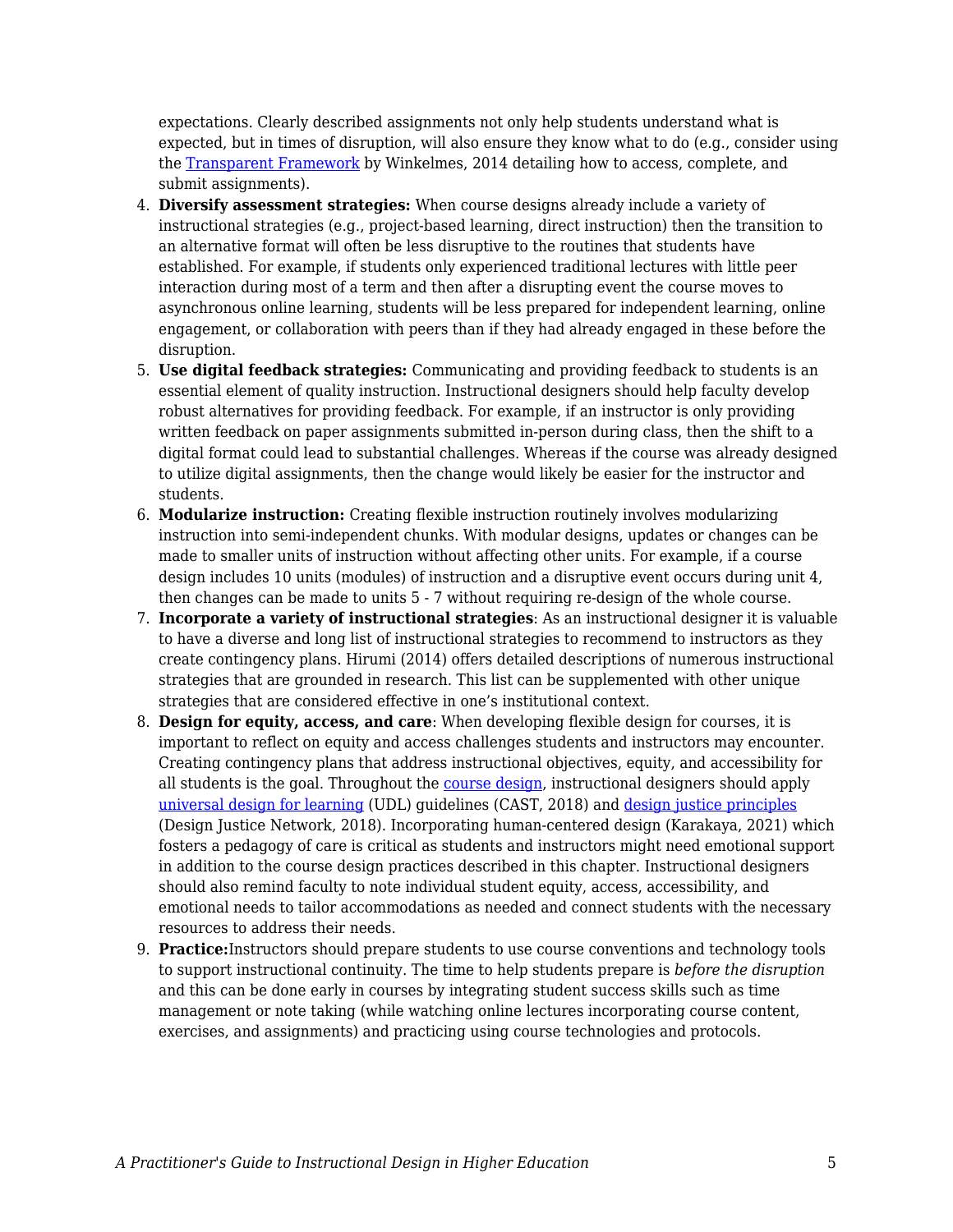# Implications for Instructional Designers in Higher Education

Instructional continuity and its associated challenges have a variety of implications for instructional designers in IHEs. First, it is critical for instructional designers (and those who prepare and support them) to acknowledge the value of instructional continuity in IHEs. Second, it is equally important for instructional design-related competencies and standards, as well as professional development, to incorporate instructional continuity planning. For example, IHEs offering instructional design workshops to faculty should include instructional continuity planning in that curriculum or if the IHE has a syllabus template for instructors, continuity planning elements should be integrated into the template.

Third, instructional designers should identify areas for self-improvement and professional growth related to instructional continuity planning. For instance, as disruptions occur, instructional designers should reflect on, document, and share lessons learned and determine areas for skills development and growth. Fourth, instructional designers should consider how they can capitalize on existing professional networks and how they might expand them via social media and professional associations to determine ways to improve instructional continuity planning and implementation. Since the onset of the COVID-19 pandemic, the topic of instructional continuity planning has appeared in many professional forums. Hopefully instructional continuity will continue as a focus area or topic of interest since the time to plan for future disruptions is before they happen. Finally, better understanding of the evolving roles of instructional designers within IHEs will likely result in better coordination among various stakeholders (e.g., IT departments, deans, department chairs) to address the many challenges associated with being prepared for the disruptions that will, unfortunately, happen.

### Conclusion

Though IHEs can often feel like isolated islands, the truth is that education takes place within the larger context of our world – much of which we have no control over. When disruptive events occur, and they will, it is crucial to maintain instructional continuity as best as is possible given the circumstances. It is not always feasible, but in most situations teaching and learning will continue and allow students to progress towards achieving their educational goals. This chapter highlights many important factors that instructional designers should consider as they work within IHEs to create courses that are flexible and adaptable to changing, uncertain circumstances.

### References

- Beirne, E., & Romanoski, M. A. (2018). *Instructional design in higher education: Defining an evolving field.* Online Learning Consortium. [https://edtechbooks.org/-Ton](https://olc-wordpress-assets.s3.amazonaws.com/uploads/2018/07/Instructional-Design-in-Higher-Education-Defining-an-Evolving-Field.pdf)
- CAST. (2018). *UDL guidelines version 2.2.* Retrieved from http://udlguidelines.cast.org
- Darby, F. (2020, September 24). 7 ways to assess students online and minimize cheating. *The Chronicle of Higher Education.* [https://edtechbooks.org/-Ysqj](https://www.chronicle.com/article/7-ways-to-assess-students-online-and-minimize-cheating)
- Design Justice Network. (2018). *Design justice network principles*. https://designjustice.org/read-the-principles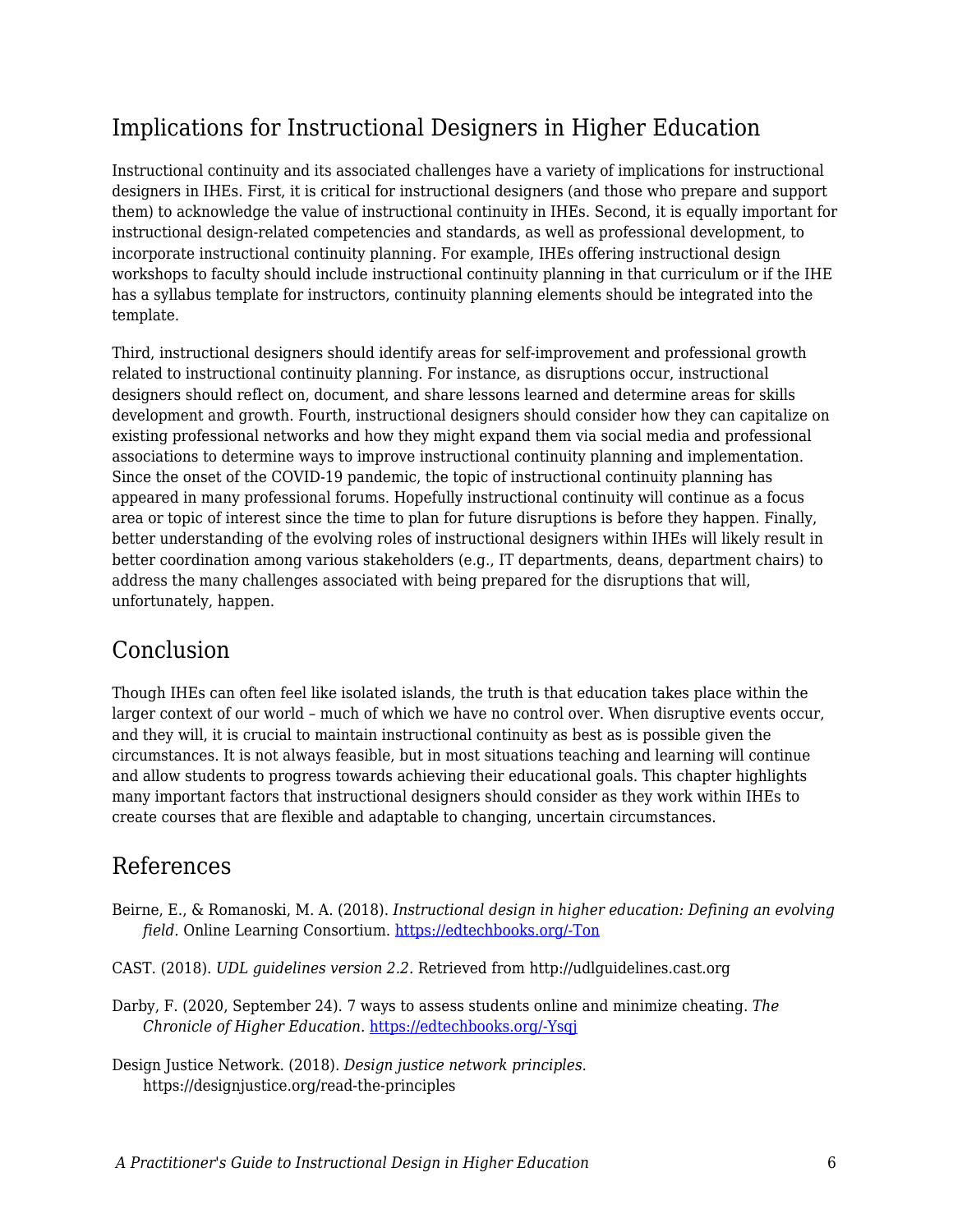- Halupa, C. (2019). Differentiation of roles: Instructional designers and faculty in the creation of online courses. *International Journal of Higher Education*, *8*(1), 55-68. [https://edtechbooks.org/-moYF](https://doi.org/10.5430/ijhe.v8n1p55)
- Hart, J. (2020). Importance of instructional designers in online higher education. *The Journal of Applied Instructional Design, 9*(2), 1-7. [https://edtechbooks.org/-mVR](https://edtechbooks.org/jaid_9_2/important_of_instruc)
- Hirumi, A. (2014). *Grounded strategies for instructional design.* University of Central Florida. [https://edtechbooks.org/-uZME](http://rhartshorne.com/fall-2017/RachelEnglish320/eportfolio/res/Grounded%20Strategies_2014_0309.pdf)
- Intentional Futures. (2016). *Instructional design in higher education: A report on the role, workflow, and experience of instructional designers.* [https://edtechbooks.org/-RzBY](https://intentionalfutures.com/static/instructional-design-in-higher-education-report-5129d9d1e6c988c254567f91f3ab0d2c.pdf)
- Karakaya, K. (2021). Design considerations in emergency remote teaching during the COVID-19 pandemic: a human-centered approach. *Educational Technology Research & Development*, *69*(1), 295-299. [https://edtechbooks.org/-GaRd](https://doi.org/10.1007/s11423-020-09884-0)
- Koenig, R. (2020, March 19). *Meet the instructional design 'first responders' helping faculty teach in an emergency.* [https://edtechbooks.org/-wGoT](https://www.edsurge.com/news/2020-03-19-meet-the-instructional-design-first-responders-helping-faculty-teach-in-an-emergency)
- Mitroff, I. I., Diamond, M. A., & Alpaslan, C. M. (2006). How prepared are America's colleges and universities for major crisis: Assessing the state of crisis Management. *Change, 38*(1) *,* 61- 67. [https://edtechbooks.org/-IHe](https://doi.org/10.3200/CHNG.38.1.61-67)
- O'Keefe, L., Rafferty, J., Gunder, A., Vignare, K. (2020, May 18). Delivering high-quality instruction online in response to COVID-19: Faculty playbook. Every learner everywhere. [https://edtechbooks.org/-mmrk](http://www.everylearnereverywhere.org/resources)
- Regehr, C., Nelson, S., & Hildyard, A. (2017). Academic continuity planning in higher education. *Journal of Business Continuity Emergency Planning, 11*(1), 73-84.
- Ritzhaupt, A. D., & Kumar, S. (2015). Knowledge and skills needed by instructional designers in higher education. *Performance Improvement Quarterly*, *28*(3), 51–69. [https://edtechbooks.org/-Kww](https://doi.org/10.1002/piq.21196)
- Rubley, J. N. (2016). Instructional designers in higher ed: Changing the course of next-generation learning. *Chronicle of Higher Education*. https://interactive. holoniq. com/reports/2016 Instructional% 20Designers v9 Pearson Int eractive% 20Final. pdf.
- Sugar, W., Brown, A., Daniels, L., & Hoard, B. (2011). Instructional design and technology professionals in higher education: Multimedia production knowledge and skills identified from a Delphi study. *Journal of Applied Instructional Design, 1*(2), 30-46. https://253f0a53-bb62-46af-b495-b4548f4d5d90.filesusr.com/ugd/c9b0ce\_9f16847fbcd44502b4ec 4802c8505a1f.pdf
- U.S. Department of Education, Office of Elementary and Secondary Education, Office of Safe and Healthy Students. (2013). *Guide for developing high-quality emergency operations plans for institutions of higher education.* [https://edtechbooks.org/-aZUu](https://rems.ed.gov/docs/REMS_IHE_Guide_508.pdf)

Winkelmes, M. A. (2014). *TILT higher ed examples and resources.* [https://edtechbooks.org/-oRX](https://tilthighered.com/tiltexamplesandresources)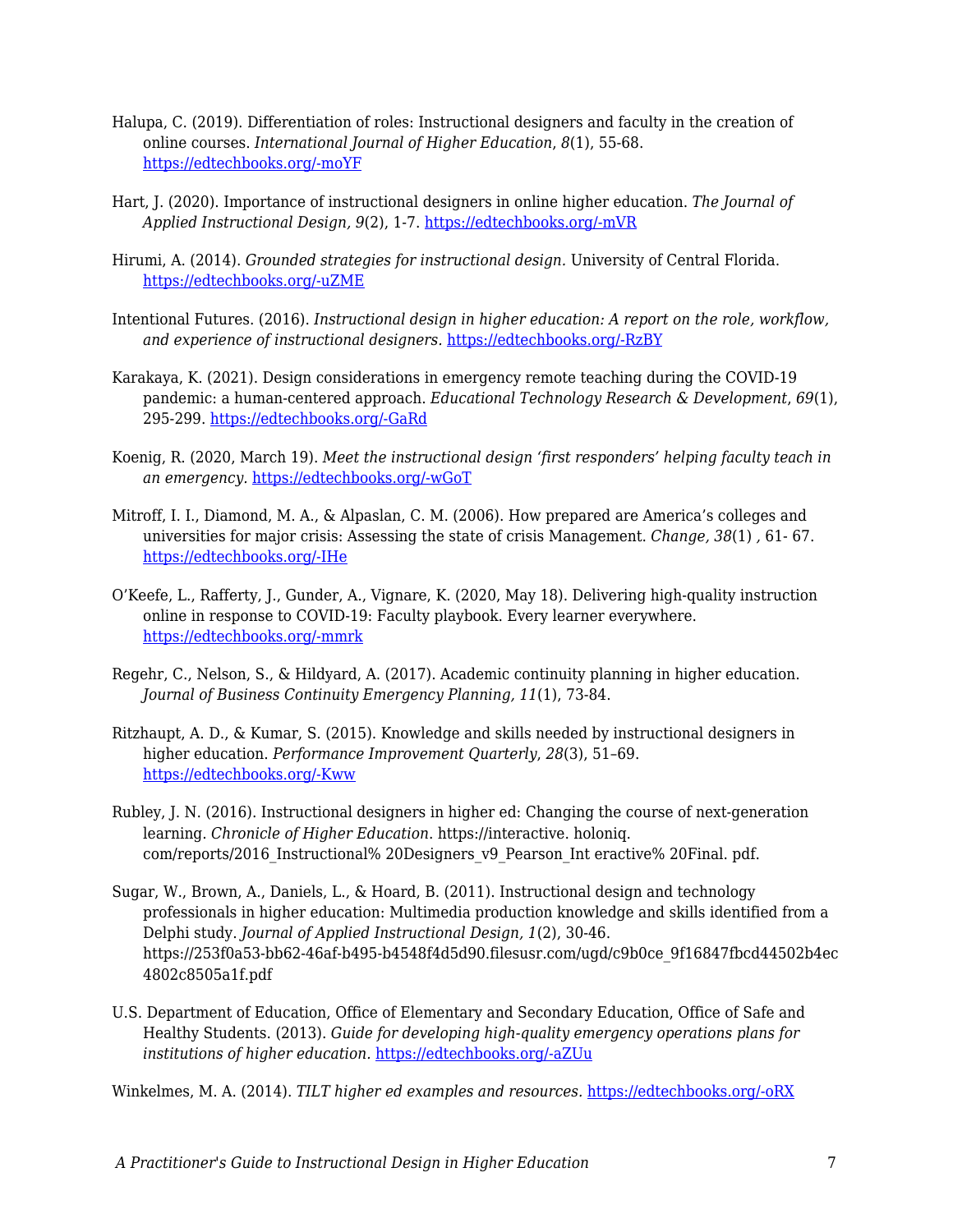Xie, J., A., G. & Rice, M. F. (2021). Instructional designers' roles in emergency remote teaching during COVID-19. *Distance Education 42*(1), 70-87. [https://edtechbooks.org/-QExX](https://doi.org/10.1080/01587919.2020.1869526)

### **Appendix A Examples and Resources**

There are many resources available for instructional continuity planning in IHEs. These can be used with faculty for collaborative design efforts and/or to determine the most appropriate applications in their courses. For example, EDUCAUSE (2020) has many [Instructional Continuity Plans](https://library.educause.edu/resources/2020/6/instructional-continuity-plans) in their resource library and Stanford at DePaul University collected over 400 university contingency plans in an open access [Google Spreadsheet.](https://docs.google.com/spreadsheets/d/1VT9oiNYPyiEsGHBoDKlwLlWAsWP58sGV7A3oIuEUG3k/edit#gid=1552188977) Also, the [Institute for Business Continuity Training](https://www.ibct.net/) (IBCT) has free [continuity planning templates.](https://www.ibct.net/BCP-Files/Templates/)

For instructional designers and instructors, there are also numerous resources for making transitions during disruptive events with many of these being updated and expanded recently in response to the COVID-19 pandemic. For example, The Online Learning Consortium (OLC) curated resources for educators and administrators on its [Continuity Planning and Emergency Preparedness](https://onlinelearningconsortium.org/about/continuity-planning-emergency-preparedness-resources/) website which includes a "[Playbook](http://olc-wordpress-assets.s3.amazonaws.com/uploads/2020/05/Faculty-Playbook_Final-1.pdf)" (O'Keefe et. al., 2020) and [Padlet.](https://padlet.com/OLCInstitute/continuityplan) Similarly, there is an [open-source collection](https://bit.ly/2vTtklX) [of resources](https://bit.ly/2vTtklX) (in an editable Google Document) created by Florence Martin at the University of North Carolina, Charlotte. The journal *[Information and Learning Sciences](https://www.emerald.com/insight/publication/issn/2398-5348?_ga=2.176878893.967372410.1602460873-1929071766.1602460873)* also dedicated two special issues in 2020 to instructional responses to the pandemic. Two professional development opportunities involve taking a course such as *[Resilient Teaching Through Times of Crisis and Change](https://www.coursera.org/learn/resilient-teaching-through-times-of-crisis)*, or volunteering for the [Instructional Design Emergency Response Network](https://www.idernetwork.com/) (ID-ER).